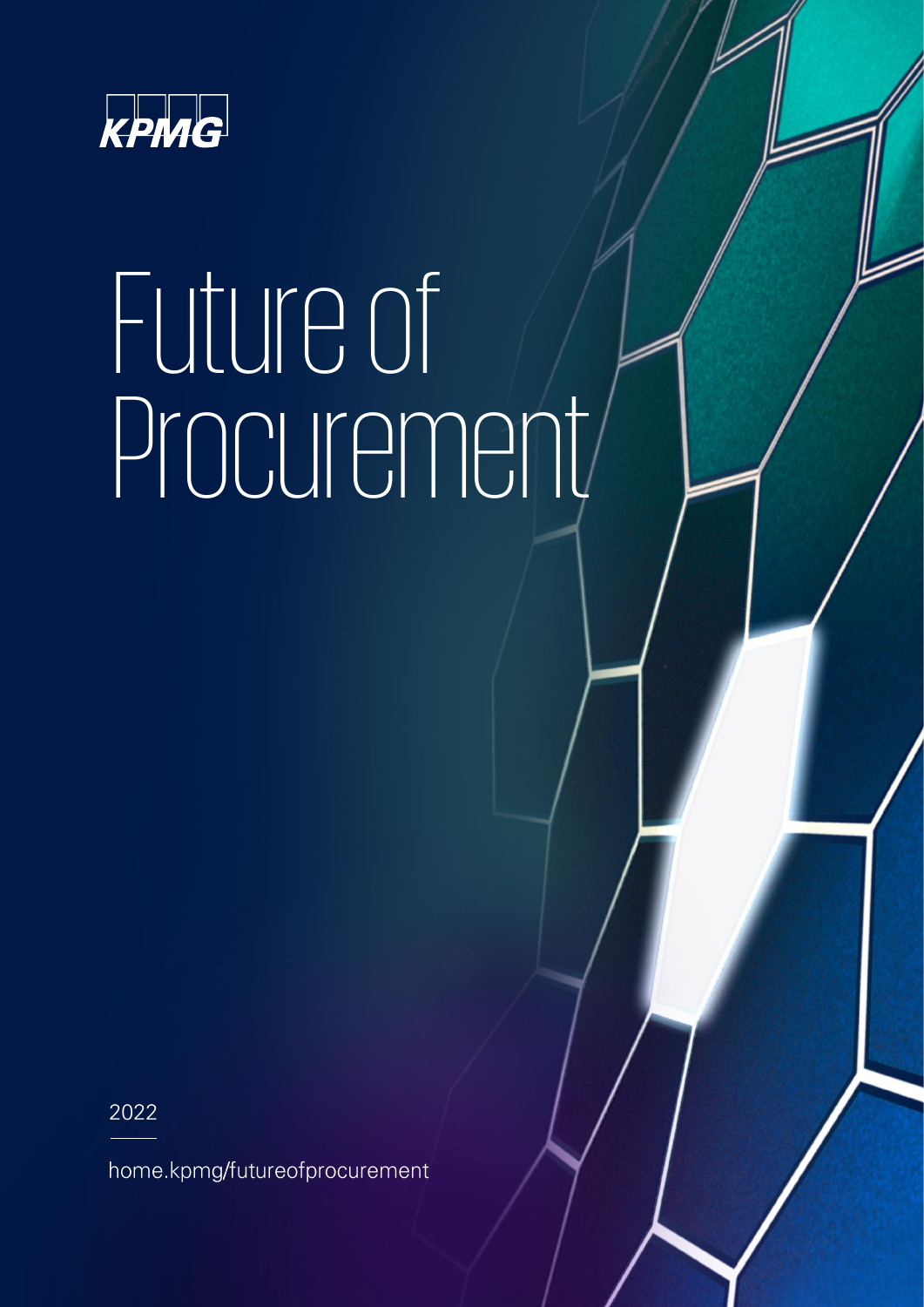Future of Procurement 2 © 2022 KPMG Advisory, a Belgian BV/SRL and a member firm of the KPMG global organization

Future of Processes  $\mathcal{L}$  and a member firm of the KPMG and a member firm of the KPMG global organization

### What is the future of procurement? future of procurement?

| 1. What is the future of procurement? | 1  |
|---------------------------------------|----|
| 2. Disruptors shaping the future      | 2  |
| 3. How should CPOs respond?           | 3  |
| 4. Third-party centric procurement    | 4  |
| 5. Category innovation                | 6  |
| 6. Customer-centric procurement       | 7  |
| 7. Ethical procurement                | 8  |
| 8. Digital procurement platform       | 9  |
| 9. Insights and analytics             | 10 |
| 10. Workforce of the future           | 11 |
| 11. Agile operating model             | 12 |
| 12. Where to go from here?            | 13 |

1

 $\overline{\mathbf{1}}$ 

### **CEOs are looking to the procurement CEOs are looking to the procurement function to take on a broader and function to take on a broader and deeper set of strategic responsibilities deeper set of strategic responsibilities than ever before. than ever before.**

Organizations are facing unprecedented change and Organizations are facing unprecedented change and disruptions that threaten their future viability. disruptions that threaten their future viability. Consumerization, expanding regulatory requirements, Consumerization, expanding regulatory requirements, pricing pressures, an ever-evolving industry landscape pricing pressures, an ever-evolving industry landscape due to M&A activity, and shifts to outcome-based due to M&A activity, and shifts to outcome-based pricing are all key forces compelling procurement pricing are all key forces compelling procurement leaders to reevaluate strategies. leaders to reevaluate strategies.

In the midst of continuous disruption, one thing can be In the midst of continuous disruption, one thing can be certain: procurement should disrupt itself to grow and certain: procurement should disrupt itself to grow and stay in front of change. stay in front of change.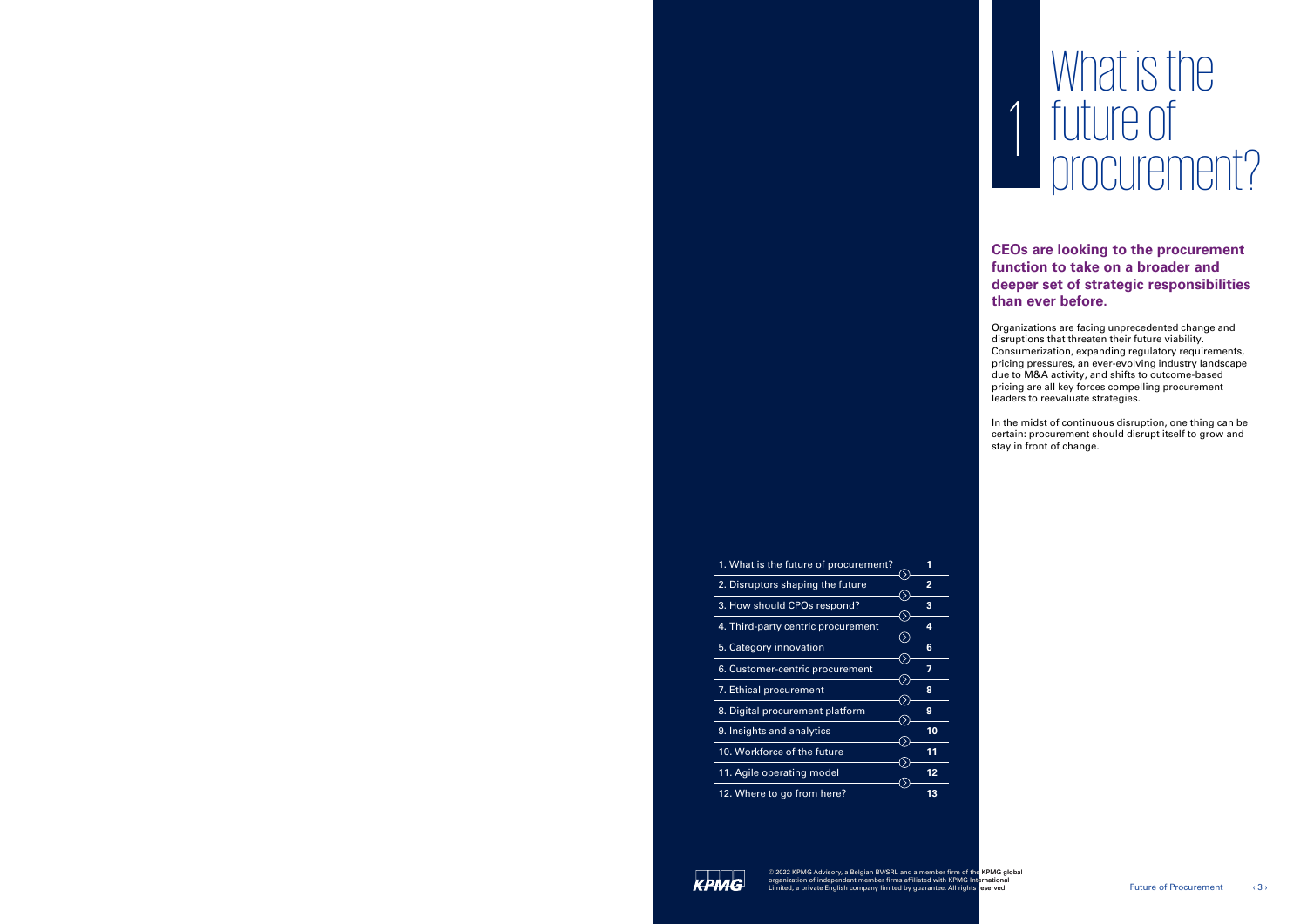





### How should CPOs respond?

# 2 Disruptors shaping the future

#### **The CPO agenda for the future of procurement**

Leading procurement organizations are developing an agenda to deal with disruption**.**



### **What is driving this shift in procurement? One word—digitalization.**

**Leading procurement organizations have developed an agenda to deal with disruption. They are moving into the future with a focus on innovation, supplier and customer relationships, and a decentralized operating model to support the business. business.**

In a world where most purchasing experiences are available at the touch of a button, customers and employees alike are no longer willing to accept a cumbersome process and extensive delays. The procurement organization of tomorrow will likely need to evolve from purchasing and sourcing, to enabling a seamless digital experience.

Suppliers, customers and your organization will likely need to seamlessly integrate and be enabled through digital platforms, extreme analytics, leading workforce capabilities and an agile working model to compete in the future.

| <b>From</b> | Disconnected<br>Adversarial                          | Tactical<br>Short-sighted                              | Gatekeeper<br>Cumbersome                        | Lack of<br>transparency<br>One-off | Fragmented<br>White-space                 | Spend-<br>focused<br>Manual         |
|-------------|------------------------------------------------------|--------------------------------------------------------|-------------------------------------------------|------------------------------------|-------------------------------------------|-------------------------------------|
|             | <b>Third-party</b><br>centric<br>procurement         | ¥<br><b>Category</b><br>innovation                     | Q<br><b>Customer-</b><br>centric<br>procurement | <b>Ethical</b><br>procurement      | <b>Digital</b><br>procurement<br>platform | <b>Insights</b><br>and<br>analytics |
| To          | Innovative<br>with value-add<br>Partners as<br>peers | Forward-<br>thinking<br><b>Transformative Seamless</b> | Self-service                                    | Innovative<br>Ecosystem            | Integrated<br>Cloud                       | Insightfu<br>Al driven              |

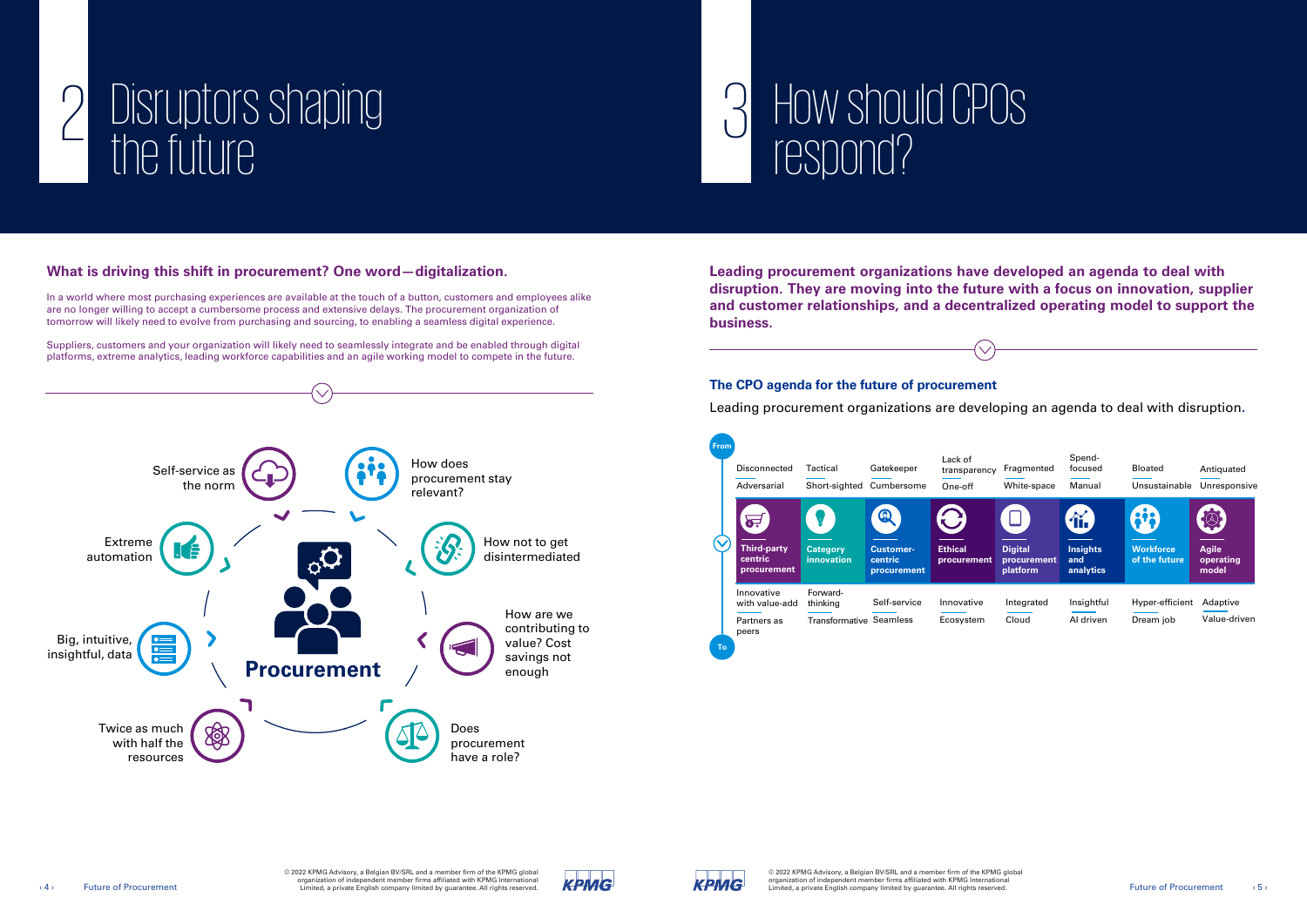$\Box$  © 2022 KPMG Advisory, a Belgian BV/SRL and a member firm of the KPMG global **n company or any limited by any limited vith KPMG International <b>company** organization of independent member firms affiliated with KPMG International Limited, a private English company limited by guarantee. All rights reserved. Future of Procurement ‹ 7 ›







**Third-party centricity focuses on driving supplier performance and relationships to a new level while fostering innovation and mitigating risks. It includes:**

# 4 Third-party centric procurement



 $\mathbf{Z}$ expected.

**Third-party centricity focuses on integrated relationships. Today's supplier interactions are largely tactical and lack any real insight or platform integration. That's why the future of procurement is dependent on creating a new operating model to support third-party centricity; one which drives supplier and thirdparty performance and relationships to a new level while fostering innovation and mitigating risk.**

It is not just how a supplier is doing against its contracted service level agreements (SLAs), but also making sure a company's best suppliers have the ability to bring innovations to the account, resulting in better and more fruitful relationships. In this environment, procurement becomes the relationship broker managing performance and driving innovation, including clearly defined roles for supplier management, procurement, front-line business units, and second-line risk functions. In addition, supplier sentiment helps track how the parties "feel" about each other and fosters deeper and tighter economic and process integration that can be enabled by technology.

An organization can benefit from a supplier that treats its customer as a true business partner, and procurement can open that door for suppliers. Are your suppliers in tune with your business objectives? Are you getting what you paid for? Those are both critical questions, and ones in which analytics and data play a role by providing a means for measuring performance, identifying opportunities, mitigating risk, and helping move the organization from being reactive to one that is proactively engaged with both the business and its suppliers. When your supplier conversations are based on facts it can enable you to drive extra value.

Increased industry regulation, legislation and compliance requirements driving costs higher.



Increasing adoption of new products, services and commercial models leads to increasing complexity, connectivity and risk exposure.



Increased expectations of data privacy given our complex and interconnected world.



Increasing number of third parties

(fourth and fifth parties). Multiple delivery locations, diverse terms and conditions — includes modern slavery, sustainability, etc.



### **Challenges being faced...**

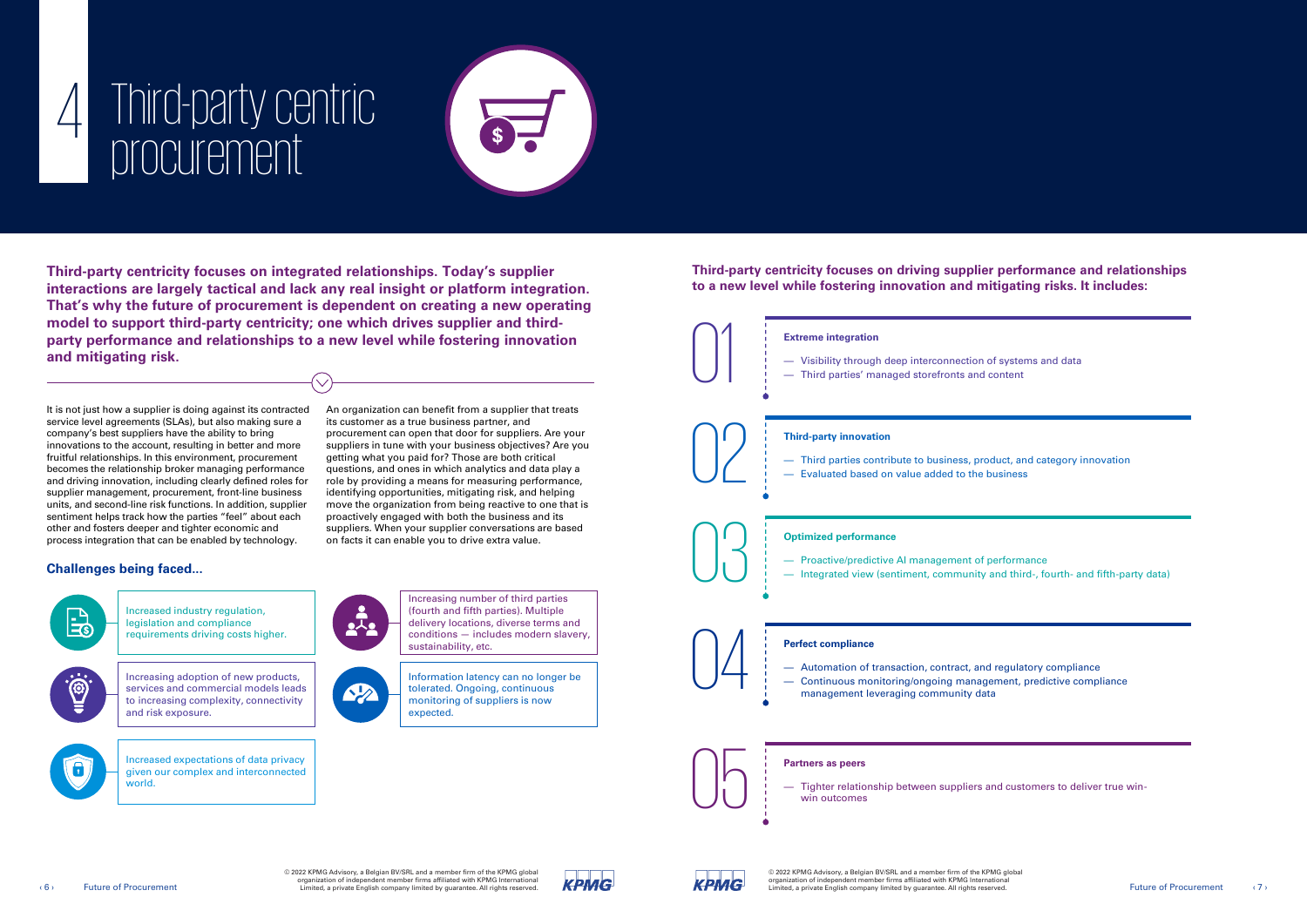Future of Processes  $\mathbb{R}$   $\mathbb{R}$  and a member firm of the KPMG and a member firm of the KPMG global organization







Customer expectations have fundamentally changed in recent years and this is now making its way from the home into the business world.

**How would your internal customers rate their experience with procurement? Procurement is typically blamed for having outdated and nonintegrated technology, hard to understand policies and procedures, limited insights on purchases being made, and overall contributing to frustration versus alleviating it.** experience with procurement? Procurement is<br>typically blamed for having outdated and non<br>integrated technology, hard to understand po<br>and procedures, limited insights on purchases<br>being made, and overall contributing to fr

In the procurement function of the future, customer centricity will likely be a focus in all aspects of procurement, including systems, processes, and people. Procurement will look to become a true business partner, not a spend gatekeeper, and business leaders can recognize the value added from procurement and want to work with them.

#### **Customer-centric procurement will likely transform both procurement's role and behavior through:**

- being a key contributor in the business-planning process
- $-$  driving spend behavior using key insights into spend data, supplier relationships, and risks
- acting as a broker to products, skills, and sources of innovation to solve business problems
- $-$  being responsible for long-term decisions that benefit the business, its customers, the environment, and society
- $\overline{\phantom{a}}$  instilling a human-centric approach to solving problems and measuring true customer satisfaction
- $f$  focusing on reducing the cost of change and adapting more quickly, for example by investing in digital technologies
- monitoring market trends and assessing potential impacts to procurement in order to foster a culture of innovation
- $-$  driving spend behavior proactively by making the right data available at the right time and investing in AI.

**What does category management do for you today? Probably not much. Being a leader in category innovation is about supporting the organization to deliver the most optimal commercial model for the organization, and acting ahead of the market as opposed to reacting to the market.**

 $\checkmark$ 



In the procurement organization of the future, the emergence of big data and analytics should allow insights for category managers that have not been available before. The organization should have the right systems, processes, and people in place to know how to enhance the value. Only then, can intelligent automation help provide on-demand insights that can assist with forecasting, demand planning, and should-cost modeling.

#### **In a global and decentralized environment, category management organizations can face several challenges to deliver added value, including:**

- high research effort necessary to stay up-to-date with market trends
- lack of automated workflows generating high amount of manual paper pushing
- missing stakeholder engagement to execute category strategies — "not invented here"
- time consuming stakeholder management in a globalized environment
- impact of commercial procurement levers significantly diminished
- limited knowledge about use cases for technology like data and analytics, and artificial intelligence (AI) in strategic procurement
- validation of category strategies on an ongoing basis competing with daily business
- significant risk of loss of knowledge
- lack of standards jeopardizing compliance.



**Data and analytics** to develop and support strategies, inform decisions, and drive action

**Predictive AI** to forecast changes and monitor leading indicators



 $\sqrt{2}$ 

 $2\overline{u}$ <u>hbol</u>

> **Deep insights** which transform supply market knowledge into business strategies

**Driver-based** category demand and costs which link to business activities



**Disruption-seeking** approach for step-change performance improvement and supplier engagement

**Category innovation is needed to help unlock untapped value through: unlock untapped value through:**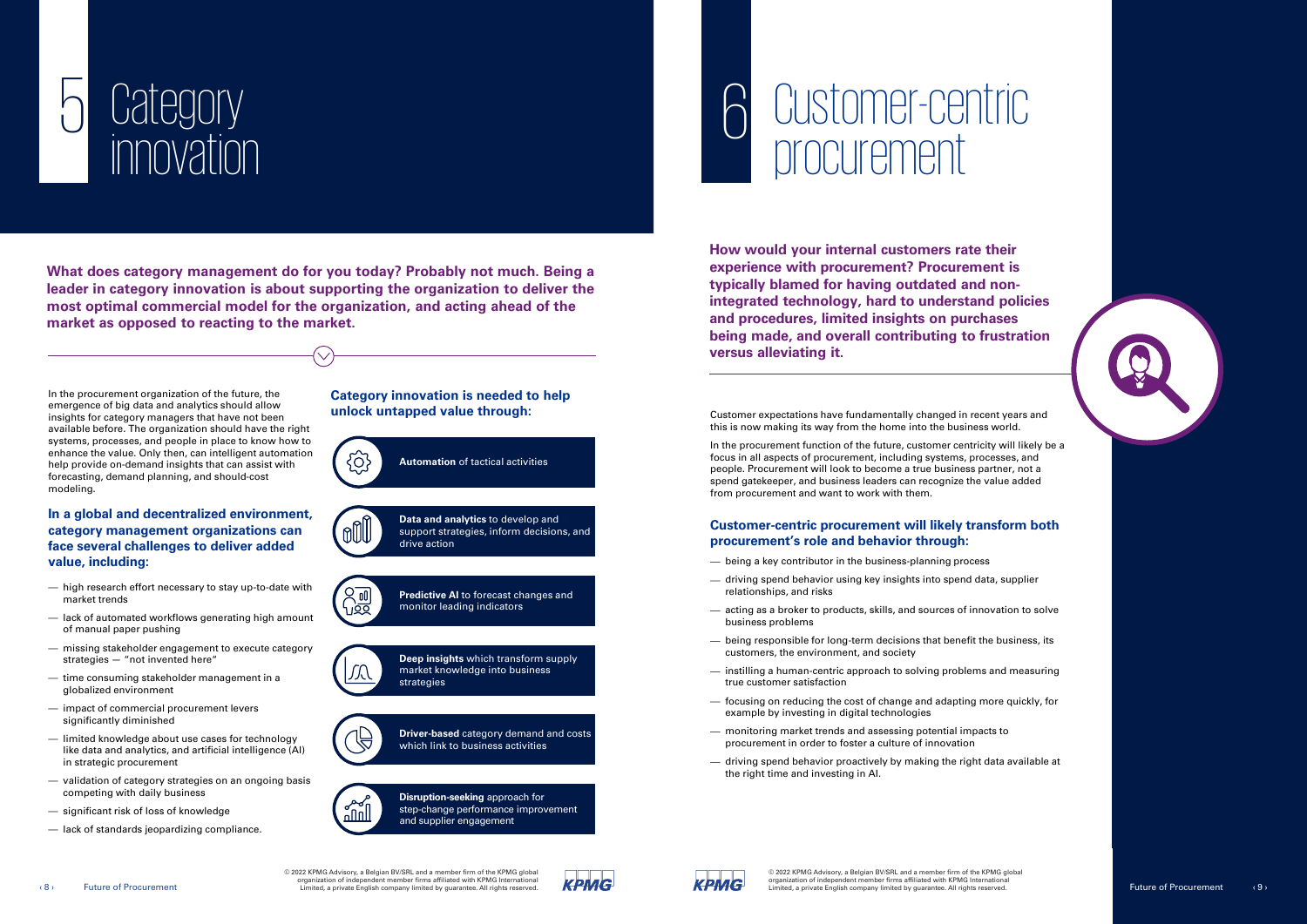Future of Processes  $\mathcal{L}_{\mathcal{A}}$  and a member firm of the KPMG global organization of the KPMG global organization



# 7 Ethical procurement

Commitment in sustainable procurement helps to ensure values which are core to the business are integrated through a company's supply chain into the life cycle of the company's products and services. Best practice would be to future-proof your company's sustainable procurement and investments with sustainable policies in order to increase the viability for the long-term.

Policies and strategies for sustainable procurement developed by companies are based on the need to future-proof themselves. This is primarily around scarcity in supply and ability to cope with the demand of emerging markets, pressures brought upon by cost and ability to reduce this through reductions in energy consumption and waste reduction. Also, the need to protect brand reputation and taking sustainability in procurement seriously demands risk management and addressing weaknesses that could bring about scandals and bad publicity. Lastly, differentiation of the company's brand with the view of procuring sustainably for creation of opportunities that entail developing services and products that are more innovative and sustainable, while also being relevant to their markets and customers.

## 8 Digital procurement platform

#### **Growth path to efficient and more sustainable procurement**

- Create transparency in procurement achieve real-time visibility of suppliers and operations through technologies such as AI by collecting insights and data to provide tracking and traceability.
- $-$  Predictive analytics to identify risks  $-$  proactively mitigate risks using external data to enable predictive risk management and planning; influence suppliers by implementing a new compliance framework to plan, execute, monitor and assess shared strategic sustainability goals.
- Drive innovation and circular business models focus on supplier relationship management to co-develop new approaches.
- Push ecosystem engage in sector initiatives, best practices and certifications. Scale-up "buying groups" to amplify demand-side commitments.

**Sustainable procurement integrates requirements, specifications and criteria that are compatible with the protection of the environment and the society. It is no longer simply about not using child labor or illegal chemicals that can damage the environment and peoples' health.**

Future of Procurement 10 © 2022 KPMG Advisory, a Belgian BV/SRL and a member firm of the KPMG global organization

In order to independently shape its position as a key function in any company, procurement should not only scrutinize its own strategy, but also play a proactive role in shaping the company's digital strategy.

Companies that opt for digitized procurement can gain a competitive edge through a stronger customer focus and the necessary agility to satisfy ever more rapidly changing customer requirements. Outdated procurement organizations, meanwhile, can find it difficult to identify innovative suppliers early on and integrate them into their value chain in order to establish transparent and efficient end-to-end supply chain management. The gap between the company and its competitors will likely increase as it is forced to cling to veteran suppliers that have also missed the boat to innovate. Thus, the market is expected to split into innovative and outdated supply chains. Companies wanting to be among the group of innovators need to set out on the digital transformation journey sooner rather than later.

#### **The digital procurement platform can help enable modernization through:**

#### **Extreme automation**

- Robust technology enablement across an end-to-end procurement cycle
- Continuous pursuit of process automation

#### **Extreme integration**

End-to-end integration beyond procurement

- Simple and adaptive integration (Cloud integration, Blockchain)

#### **Value-added services**

- Managed services used to help maximize procurement ROI
- External insights available seamlessly, on-demand

#### **AI everywhere**

AI and machine learning deployed to be seamless and invisible

#### Automation of decisions and decision implementation



© 2022 KPMG Advisory, a Belgian BV/SRL and a member firm of the KPMG global organization of independent member firms affiliated with KPMG International Limited, a private English company limited by guarantee. All rights reserved. Future of Procurement (11)

**Today's leading procurement organizations recognize that technology and automation will likely continue to improve all aspects of the procurement operating model, helping to drive efficiency and effectiveness. Manually intensive and administrative tasks should be replaced by new technology which enables self-service, allowing procurement professionals to focus on higher value activities that focus on suppliers and customers.**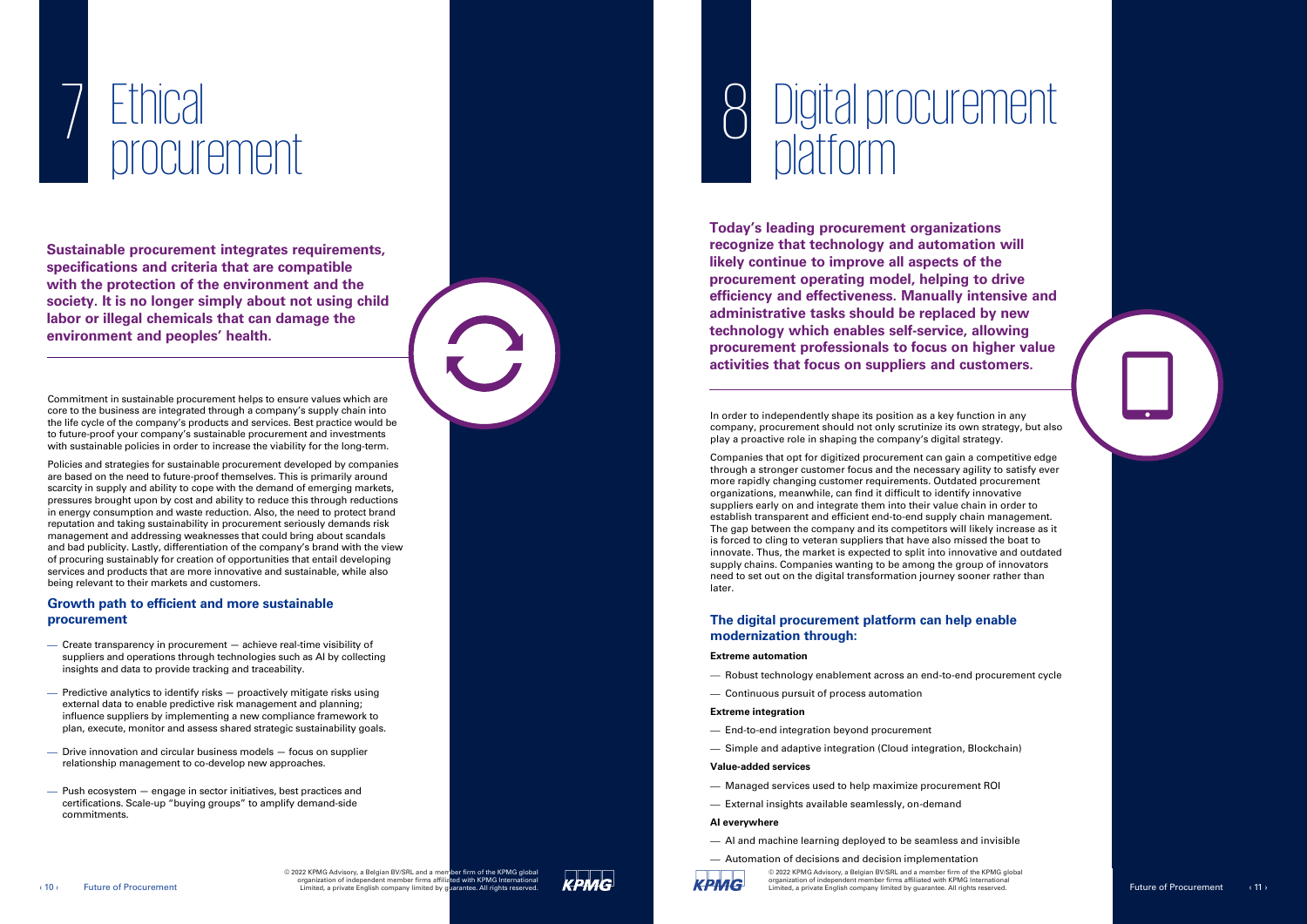© 2022 KPMG Advisory, a Belgian BV/SRL and a member firm of the KPMG global organization of independent member firms affiliated with KPMG International Limited, a private English company limited by guarantee. All rights reserved. Future of Procurement ‹ 13 ›

organization of independent member firms affiliated with KPMG International ‹ 12 › Future of Procurement Limited, a private English company limited by guarantee. All rights reserved.









# 10 Workforce of the future

Future of Procurement 12 © 2022 KPMG Advisory, a Belgian BV/SRL and a member firm of the KPMG global organization

### **What is procurement's role in the future and how are workforce dynamics going to shape that?**

An augmented set of skills is needed for the future of procurement. Commercial acumen will likely always be a staple, but being empathetic, technology conversant, and analytically fluent will become minimum requirements.

The next generation of procurement is expected to engage in category strategy, category innovation, and top of the value chain activities that allow the employee to see the results of their work — well beyond the cost savings metrics.

### Procurement, like most other functions, is dealing with future workforce challenges and needs, including:

- a millennial workforce replacing the institutional knowledge of retirees and desiring a different "employee experience"
- digital transformation eliminating the work of the transactional and tactical procurement workforce
- contingent labor required to support highly skilled analytical positions
- training programs to accommodate future skills and different learning environments
- relationship management, both internal and external
- analytical modeling capability and the need for the "citizen data scientist"
- cross-functional expertise, improved business acumen, and negotiation readiness
- "bot managers" who manage virtual AI teams.

- descriptive to predictive
- $-$  did-cost to should-cost modeling
- auditing to proactive compliance monitoring to mistake proofing
- reactive sourcing to automated sourcing and bid evaluation.



Data and analytics are one of the cornerstones of the future of procurement and a key foundation for enabling supplier-centricity, customer-centricity, and category innovation. In the procurement organization of the future, previously disparate and fragmented data sources are expected to be seamlessly integrated to deliver easily digestible and accurate data points. Procurement professionals will likely be the resident data scientists, delivering powerful, real-time, and accurate insights. Integration among functional silos should pave the way toward rich analytics, allowing the organization to shift from:

It is anticipated that category managers will utilize ondemand category insights and real-time supplier risk segmentation based on internal and external (social media, news feeds, etc.) intelligence will likely be employed. Further, embedding of subscription services should help drive data accuracy and richness of decisions and decision implementation.

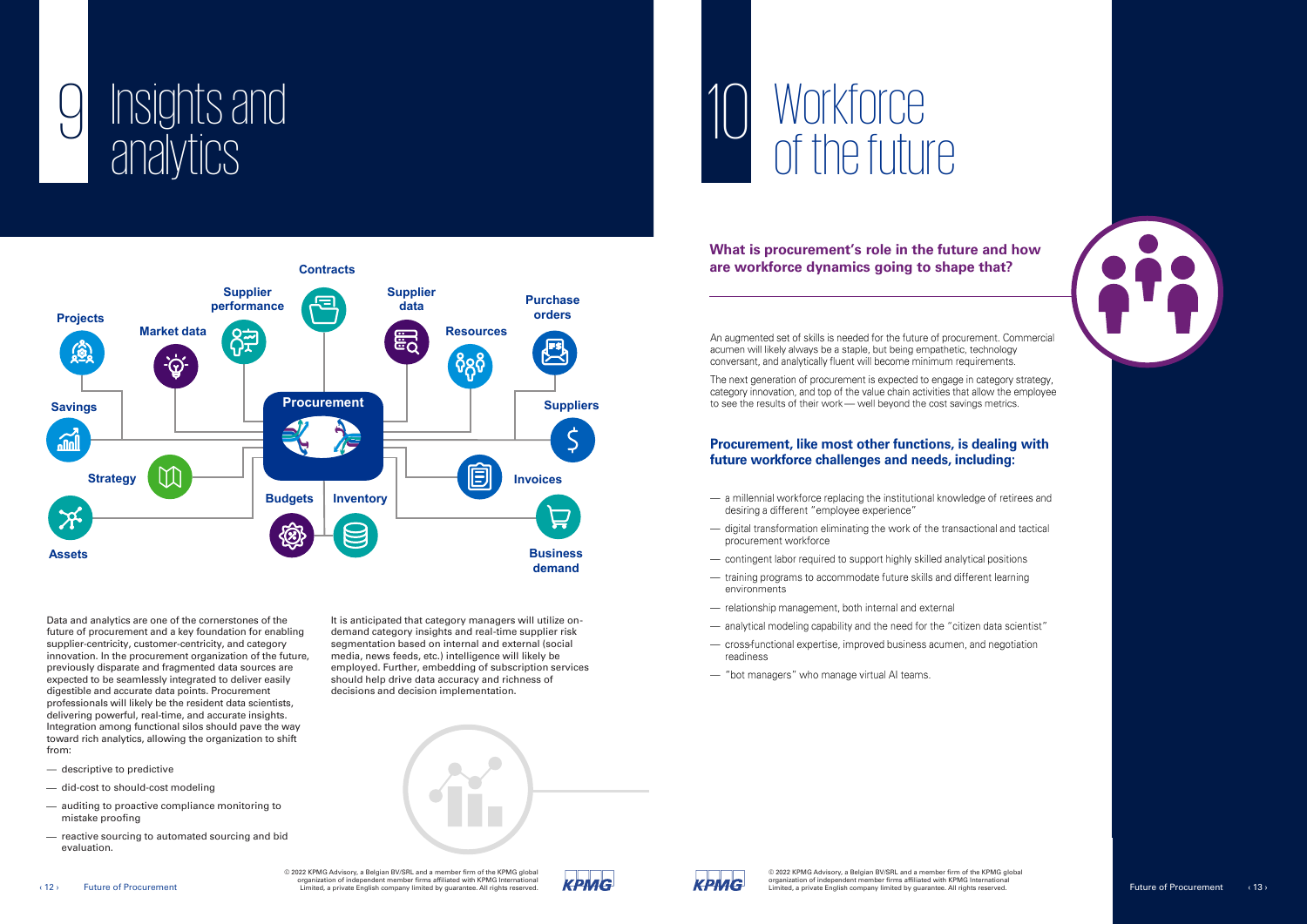# Where to go from here? 12

**We believe it's no longer business as usual for procurement. The scale and speed of transformation required to address the mix of disruptors impacting procurement is unprecedented. One of the keys to success is to proactively develop a blueprint for how your procurement organization can turn these disruptors into opportunities for competitive advantage and growth. We believe this is what the future requires of procurement, and this is where should start. Contact your local KPMG firm today to learn how we can help.**

#### **Questions to consider:**

- What business disruptors are affecting you most?
- What business questions and decisions should be anticipated to address these disruptors?
- How are you enabling your customers to more easily do business with procurement?
- How do you engage suppliers to move beyond a sole focus on cost and quality?
- How is procurement using external insights, tools, and technologies to drive better outcomes?
- How quickly can you leverage automation to help optimize procurement?

Further of Processes  $\mathcal{L}_{\mathcal{A}}$  and a member firm of the KPMG global organization of the KPMG global organization

Throughout this document, "we", "KPMG", "us" and "our" refers to the global organization or to one or more of the member firms of KPMG International Limited ("KPMG International"), each of which is a separate legal entity. KPMG International Limited is a private English company limited by guarantee and does not provide services to clients. No member firm has any authority to obligate or bind KPMG International or any other member firm vis-à-vis third parties, nor does KPMG International have any such authority to obligate or bind any member firm.



KPMG

© 2022 KPMG Advisory, a Belgian BV/SRL and a member firm of the KPMG global<br>organization of independent member firms affiliated with KPMG International<br>Limited, a private English company limited by guarantee. All rights <mark>r</mark>

2022 KPMG Advisory, a Belgian BV/SRL and a member firm of the KPMG global ©<br>organization of independent member firms affiliated with KPMG International<br>Limited, a private English company limited by guarantee. All rights re

Future of Procurement 13 © 2022 KPMG Advisory, a Belgian BV/SRL and a member firm of the KPMG global organization

# 11 Agile operating model<br>model

**The majority of organizations and functions are aware that the future can require different and flexible operating models to keep pace with the changing landscape. Technology disruptors should naturally drive the automation of lowvalue tasks, moving the workforce to higher value activities such as category innovation. However, even these higher-value activities will likely require a high degree of cross-skilling to allow the workforce to flex based on current priorities. In other words, having category managers managing one category in an endless loop is expected to become rare.** 

For procurement, it is anticipated that the effectiveness and measurement of the operating model value will no longer only be linked to "how much have you saved" feedback from suppliers, customers, and other stakeholders, but rather, how they "feel" about procurement will likely be a key measurement.

#### An agile operating model ties it all together, and includes:

**Structure** – procurement's role, size, shape, automation, and delivery model; the procurement organization structure should be lean, right-sized, and focused on higher-value services.

**Decisions** – methods, decision making, and governance; strong continued importance on simplifying the governance and decision authority frameworks with cross-functional alignment.

**Culture** – behaviors within the organization; more proactive focus on defining the right culture needed to support the procurement strategy and sustain longterm value.

**Capacity for change** – ability to undertake and manage changes; continuous improvement, Kaizen, innovation, and future-proofing to be agile and continuously improve.

**Performance management** - process and measurement of organizational performance; procurement effectiveness at the enterprise level should be a key indicator for success along with a clear line of sight into what drives value for the organization.

**Leadership** – strategy, direction, support, and communication; cross-functional and cross-business-unit leadership involvement should be more prominent; procurement leadership sets the stage and drives accountability.